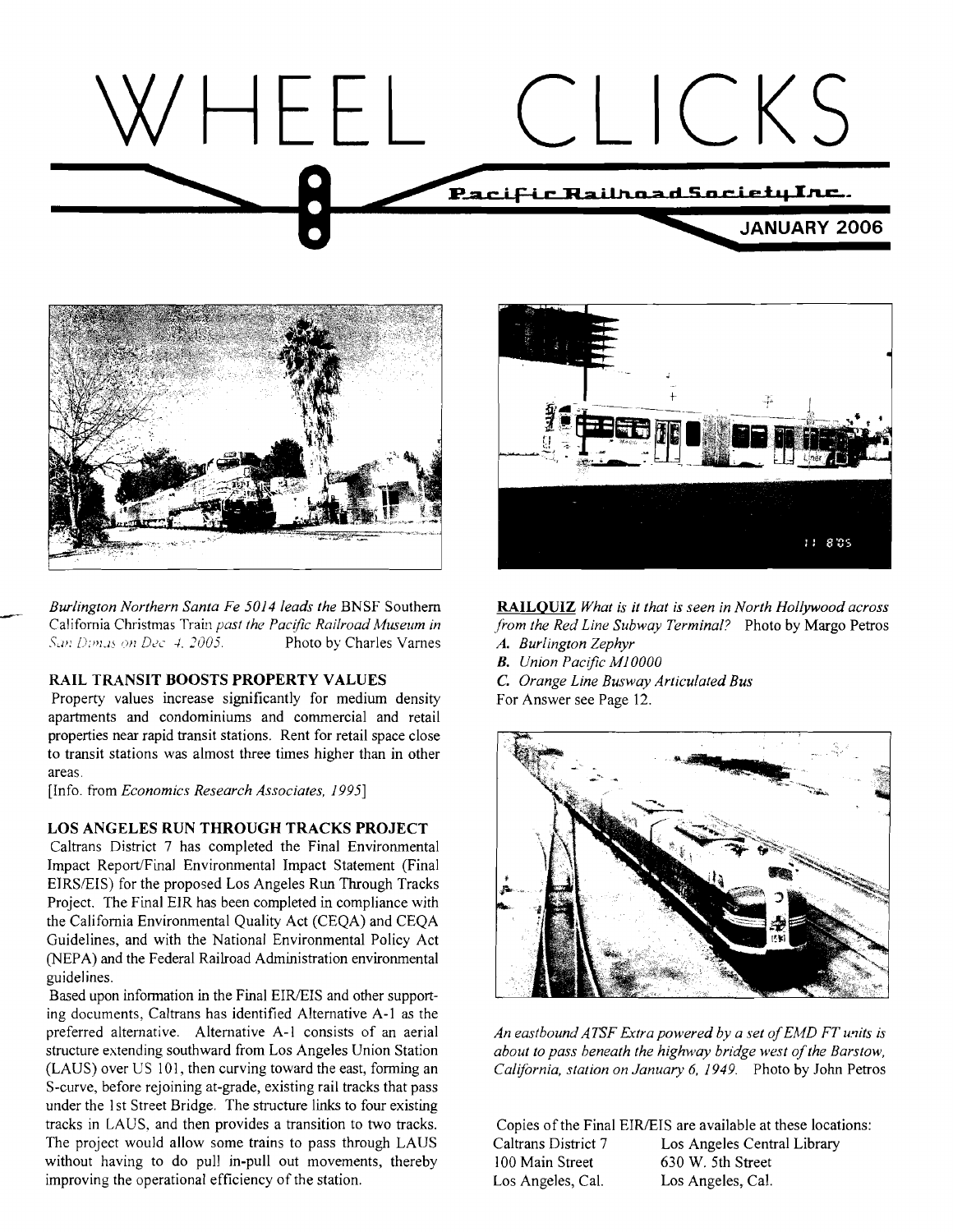

# **WHEEL CLICKS JANUARY 2006 VOLUME 69, NO. 10**

| TECHNICAL EDITOR  CIIARLES VARNES        |  |
|------------------------------------------|--|
|                                          |  |
| <b>EXCURSION DIRECTOR</b> BARBARA SIBERT |  |

Published monthly by Pacific Railroad society, Inc., P. O. Box 80726. San Marino. California 91118-8726. The Society is a California chartered, nonprofit organization of those who share an interest in railroad operations, travel and history. Telephone (562) 692-4858. INTERNET Home Page: http://www. pacificrallroadsociety org  $\frac{1}{2}$  For excursion informaton, phone (626) 570-8651.

Opinions expressed in unsigned articles are those of the editorial board, and do not necessarily reflect the opinions of the Society, its officers or directors. Opinions in signed articles are those of the author only. All rights reserved. ISSN: 0043-4744. ©2006 BY PACIFIC RAILROAD SOCIETY, INC.

**Clembersl~ip Dues:** S25.00 **per year** 

PACIFIC RAILROAD MUSEUM is operated by Pacific Railroad Society at 210 W. Bonita Ave., San Dimas, CA 91773 Telephone (909) 394-0616 Museum e-mail: PRSTrainman@aol.com Open Saturdays. 10 a.m.-4 p.m.; Wednesdays 1-5 p.m. **31USEI'hl CO31hIITTEE CIIAIR** ............... **LINDSAY S.\ll.l'tI** 

| BOARD OF DIRECTORS OF PACIFIC RAILROAD SOCIETY. INC. |
|------------------------------------------------------|
|                                                      |
| ROB MARKOWITZ  VICE-PRESIDENT                        |
|                                                      |
| MARTI ANN DRAPER  TREASURER                          |
|                                                      |
|                                                      |
|                                                      |
|                                                      |
| LINDSAY SMITH $(2005-2008)$ DIRECTOR                 |

**PRS NEWS** -- ARRIVALS AND DEPARTURES<br>Jan. 6 Board Meeting, 7:30 p.m. in Valencia Re Board Meeting, 7:30 p.m. in Valencia Room at Fri. Joslyn Center, 210 N. Chapel Ave., Alhambra. Jan. 7, 14. Pacific Railroad Museum work party, 10 a.m. to 4 21, 28 p.m., Bonita & Monte Vista Aves., San Dimas. Sats. Committee meeting on January 28. Jan. 7, 14, Rolling Stock repair day, 8:30 a.m. to ?, Noakes & 21, 28 Herbert Sts., Commerce. Regular day: 7, 21; Sats. Extra work day: 14, 28. Committee meeting:: 21. Jan. I3 Membership Meeting, 730 p.m. in Alhambra Room Fri. of Joslyn Center, 2 10 N. Chapel Ave, Alhambra. Jan. 25 *Wheel Clicks* mailing party, 10:30 a.m. at 1240 Wed. Dominion Ave., Pasadena. Annual Dues Envelopes will be mailed. Feb. 3 Board Meeting, 7:30 p.m. in Valencia Room at Fri. Joslyn Center, 210 N. Chapel Ave.. Alhambra. Feb. 4, 11, Pacific Railroad Museum work party, 10 a.m. to 4 18. 25 p.m., Bonita & Monte Vista Aves., San Dimas. Sats. Committee meeting on February 25. Feb. 4, 11, Rolling Stock repair day, 8:30 a.m. to ?, Noakes & 18, 25 Herbert Sts.. Commerce. Regular day: 4, 18;

- Sats. Extra work day: 11, 25. Committee meeting: 18.
- Feb. 6 Exc. #521 "The Sierras in Winter" Leave LAUS
- Mon. at 10:15 a.m. on Coast Starlight to Emeryville.<br>Feb. 10 Exc. #521 Return on San Jogguin #714 from Fr
- Exc. #521 Return on *San Joaquin* #714 from Emer-
- Fri. yville and Amtrak bus from Bakersfield to LAUS.
- Feb. 22 *Wheel Clicks* mailing party. 10:30 a.m. at 1240
- Wed. Dominion Ave., Pasadena. Ballot package will be mailed.

# **MEETING PROGRAMS** by RUSS DAVIES

- January 13: **The best of Vic Uzoff!** This presentation **will**  feature American steam when it was still in revenue **service, mainline and short line.** By this date we will have tinalized the archiving of the thousands of slides in this fantastic collection. Vic was a Captain in the Army assigned to the "Voice of America" radio program, and traveled the World in that capacity, photographing trains and traction. We'll spice the program up with a touch of overseas scenes, and maybe a **little traction for you "sparkers!" A slide presentation from your Museum Committee. Be there, and bring slide briefs!**
- February 10: **A week in the life of Cajon Pass.** [n **October 1998, Roger Fogt** spent the better part of a week shooting video footage of the Cajon action, and we'll see it this evening. We'll see trains on **Sullivan's Curve.** and the late, lamented Desert Wind. If we're lucky we'll hear "train **talk" coming from the trains we're watching,** recorded at the same time on Roger's scanner **(please keep the cross talk to a minimum, just this one time!). Be thcrc. bring slide briefs, and chatter all you wish!**

# **BURT DRAPER MEMORIAL SLIDE CONTEST**

The order of winning at the contest on November 11 was Hal Rothenborg, Keith Ogle. Russ Davies, and Roger Fogt.

# **CORRECTION AND ADDENDUM by BARBARA SIBERT.**

Regarding the Synopsis of Board Minutes under Treasurer, reported in the December issue of *Wheel Clicks.* The Carriso Gorge trip was canceled and the deposit checks were returned. so the only loss was the cost of printing the flyer. In fact, realizing there were a number of problems to work out involving the operation of the trip, Trains Unlimited Tours issued a \$50.00 voucher to be used on any Trains Unlimited trip in 2006. These have been mailed to all members that signed up for the trip.

# **SYNOPSIS OF BOARD MINUTES-November 4, 2005**

CALL TO ORDER-The Board of Directors of Pacific Railroad Society, lnc. was called to order at 7:46 p.m.

ROLL CALL-Present were President Will Walters, Vice-President Rob Markowitz, Secretary Bill Srnith, Treasurer Marti Ann Draper, and Directors David Abbott, Stan Ames, Owen Danaher, Dick Finley, and Lindsay Smith. Also present were Cecelia Ditlcfsen, Hayden Draper. 'Tsai Draper, Ken Ruben. Barbara Sibert. and Stuart Spencer.

TREASURER-Marti Ann Draper presented the financial report for Nov. 4, 2005.

INSURANCE-Cecelia Ditlefsen will send a letter to our insurer regarding Workers' Compensation.

EXCURSIONS--PRS will participate in Key Holiday Tours' Reno Snow Train excursion; adopted by voice vote. PRS will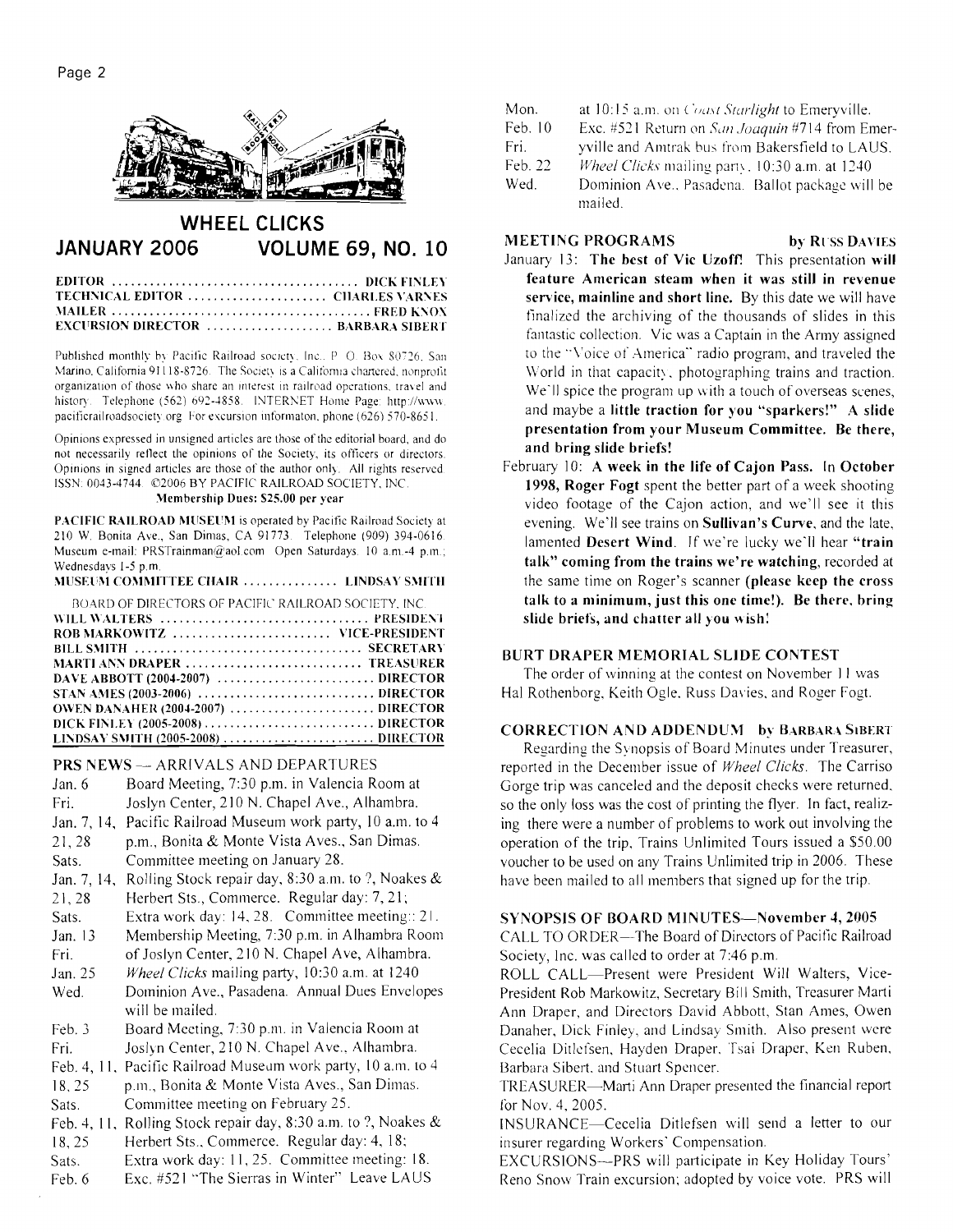plan a trip to Ventura for our 70th Anniversary, date to be determined; adopted by voice vote.

MEMBERSHIP--Bill Farmer is retiring and moving to Train Mountain in Oregon, but will still carry on as chair of the Menibership Committee.

MUSEUM-Lindsay Smith reported that he was selected by the committee as the nominee for Chair of the Museum Committee. Aims of the late Ralph Melching will be perpetuated.

PROGRAM-The Bert Draper Memorial Slide Contest will be featured at the Nov. Membership Meeting.

PUBLICATIONS--Dick Finley said the mailing party for the Dec. issue will be on Nov. 22, 2005.

PUBLICITY-Will Walters said the Museum could start peddling the new PRS pins.

ROLLING STOCK-Will Walters reported on the restoration of plumbing on the *National Forum*, new batteries will be installed tomorrow, the car will be on line in a few months, and vestibules in the car are devoid of paint. "Thomas, the Tank Engine" will be at OERM in Nov, with Shasta Springs in the consists headed by "Tommy." Chippewa Creek may winter here in Southern California. If room is needed at Saunders Yard, the car could be moved to LAUS.

Fd Von Nordeck brought a container to OERM, and we have access to half of it. PRS will purchase one half of the container for \$1500, to be charged against the *Descanso* fund; adopted by. yonce yote.

LEGAL-The committee will be called upon to look into a written agreement between PRS and OERM.

WEBSHE - Rob Markowitz, webmaster, said work on the museum website is indicated whereby new content is added. It was agreed after discussion that we should look within PRS for help in updating the website.

NEW BUSINESS-President Walters reported that in August, Golden Gate RR Museum received word of their eviction by the US Navy from their site at Hunters Point, San Francisco. GGRRM must be out of the site by Feb. 15, 2006. As a result, they have liquidated a sizeable amount of their collection. Three ex-SP baggage cars and an ex-Coast Daylight coach-baggage car are now available.

The Rolling Stock committee was authorized to submit a bid of up to \$8,000 for any or all of the following: ex-SP 3302, coach-baggage car; ex-SP 6615, baggage car; ex-SP 6796, bagage car; and ex-SP 6652, baggage car. Motion adopted ayes 7, noes 0. GGRRM will open bids on Nov. 1 1.

ADJOURNMENT—Meeting adjourned at 9:29 p.m.

#### LOS ANGELES COUNTY RIDERS

During the month of October 2005, the average number of weekdav riders traveling on trains going to, from, or within Los Angeles County, other than on Amtrak, was 269,555. [Calculations by Tom Nelson].

#### S. CALIF. COMMUTER RAIL by TOM NELSON

The average. weekday, system ridership on Metrolink trains during October was 41,177, a 3 percent gain over September. The Inland Empire/Orange County (IE/OC) Line and the 91 Line (Riverside-Fullerton-L.A.) both had percentage increases of 7. Up to Nov. 18 system ridership on weekdays was averaging

#### between 42,000 and 44,000.

System schedule adherence on weekdays in October was 93 percent, the same as in September. The best of the long distance routes was the San Bernardino Line at 95% percent. The system on-time perforniance was improving in Nov., running up to the 18th at 95 percent.

October 3, 2005, was the 10th Anniversary of Metrolink's IE/OC Line. This line serves stations along the route between San Bernardino. Riverside, Orange, and Oceanside. It carried a weekday average of 4,237 riders in Oct. It was the nation's first suburb to suburb commuter rail line, according to the Riverside County Transportation Commission.

#### SCHEDULE ADJUSTMENTS

A Metrolink timetable effective Sept. 6, 2005, shows the addition of two trains serving the San Fernando Valley. Regular riders were unable to get to work on time in the morning, because the Amtrak trains they normally rode were always Iate. To accommodate these passengers, Metrolink added Train No. 108 departing Chatsworth at 8:25 a.m. for Los Angeles Union Station (LAUS), 10 minutes ahead of Amtrak 768's scheduled time. To provide for No. 108, Train No. 103 was added leaving LAUS at 7: 15 a.m., 15 minutes before Amtrak 799's scheduled departure, and terminating at Chatsworth.

New Metroiink timetables were set in Nov. to be issued effective Jan. 3, 2006. For the IE/OC Line, two new midday round trips are to operate between Riverside and Oceanside, Train Nos. 850, 85 1, 852, and 853. Present Train No. 81 1 is to run 45 minutes earlier, and Nos. 811 and 802 are extended between lrvine and San Juan Capistrano. Train Nos. 324, 329, and 33 I on the San Bernardino Line and Nos. 683 and 609 on the Orange County Line have minor adjustments. Nos. 205,207, and 212 on the Antelope Valley Line are adjusted 5 minutes. Northbound trains in the 900s on the Ventura County Line are renumbered due to the addition of Train No. 103. This is the extent of the changes.

#### COMMUTER SERVICE DREAMS

With the demise of Orange County's 9.3-mile CenterLine light rail transit (LRT) project due to a lack of federal funding, the Orange County Transportation Authority (OCTA) on Oct. 14,2005, decided to use part of available local funds to improve commuter rail service. The OCTA Board voted to operate Metrolink trains between Fullerton and Mission Viejo on 20- to 30-minute headways from 5 a.m. to midnight, seven days a week, beginning in 2010. Additional rolling stock would be needed.

If OCTA could not make a case to show a ridership demand for LRT service between Fullerton and Irvine (original Center-Line proposal) and later between Santa Ana and John Wayne Airport, where would the demand materialize for such frequent comniuter service not going north of Fullerton? Then there is the problem of inadequate track capacity, even after completion of the second track between Santa Ana and Orange. To intermingle all these extra trains with existing Metrolink, Amtrak, and freight services stretches the imagination.

A better use of local funds would be a less ambitious addition of commuter rail trains. At the same time, build a shorter section of a future LRT spine, mostly single track to LRT standards, with a couple of passing sidings, and operate two or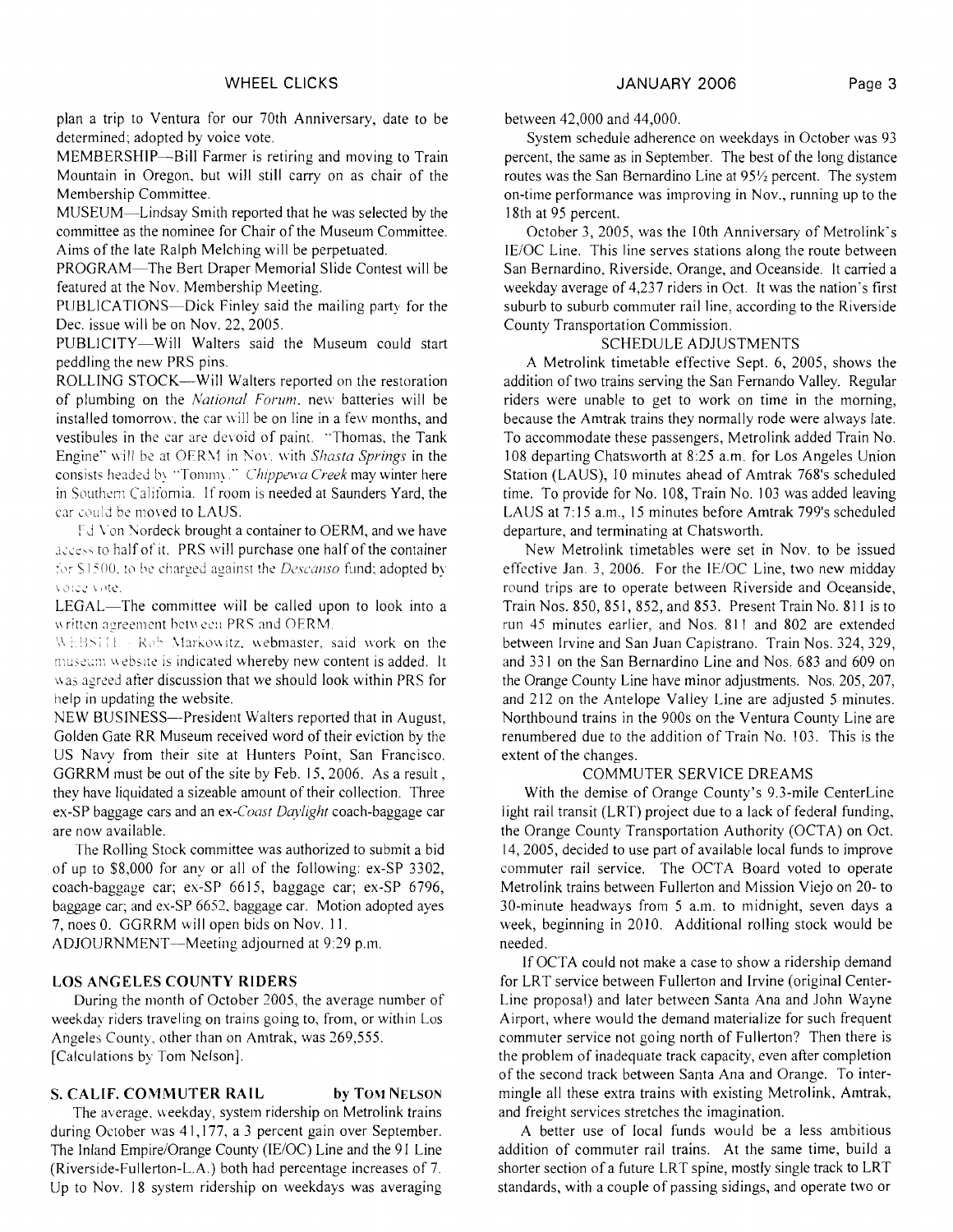three streetcars until more funding becomes available. This starter line could run from the Santa Ana Regional Transportation Center through downtown to Santa Ana College. then south on Bristol St. to South Coast Plaza, a total of about six miles. An alternate plan would be to work with the City of Irvine on a similar short line.

Transit professionals familiar with Ventura County's meager sources of financial backing for mass transit are not enthused with Santa Barbara County's proposal of commuter rail linking the two counties. Ventura County officials would be faced with going to the voters to fund their part of the project at a time when they are already considering the feasibility of asking for an increase in the sales tax to support present commuter service within the county. Also, it is not likely that Union Pacific would be pleased at adding more traffic to its single-track Coast Line.

# CONSTRUCTION

Before construction can begin on the second main track between Orange and Santa Ana, certain electric utility work must be completed. In the area of Lincoln Ave. between Fairhaven Ave. and Virginia Ave. in Santa Ana, power poles must be removed and replaced, and some utility lines must be placed under ground. The Southern California Regional Rail Authority (SCRRA) Board at its Nov. 18, 2005. meeting approved the authorization of a work order with Southern California Edison to perform this work. The amount is not to exceed \$126,590 plus a 10 percent contingency.

The bids for the Santa Ana - Orange track came in too high. It seems the cost of street work is several times higher than track work. What is needed is a principal contractor with expertise in street relocation who will obtain a subcontractor to lay the track. As a result, SCRRA intends to perform a work evaluation prior to going out again for bids.

# MISCELLANEOUS

The issuing of addenda to the Specifications slowed the process of new rolling stock acquisition. No action was anticipated at the December SCRRA Board meeting, but as of November, bids were expected to be in by Jan. 10. A contract award is to be made early in 2006.

With the improvement in diesel oil prices in November, it appeared no additional fare increase would be necessary at this time. SCRRA staff will continue to watch the situation and determine if a mid-2006 fare adjustment will be needed.

Los Angeles residents living to the west of the tracks between L.A. and Glendale objected adamantly against turning the Chevy Chase Dr. crossing of the railroad into cul-de-sacs. An article in the Spanish language newspaper *La Opinion* quoted Atwater Village residents claiming the proposed crossing closure was an effort to keep the Latino residents out of Glendale. At a council meeting on Sept. 27, Glendale Mayor Rafi Manoukian told the audience that the proposed street crossing closure was "dead in the water." On Oct. 11 the Glendale City Council voted unanimously to explore safety improvements at the crossing instead of closing it.

[IE/OC Anniv. and schedule adjustment info. from Ed Von Nordeck]

# SAN DlEGO COUNTY

Construction along the Sprinter line continued. Portions of State Route 78 in San Marcos were scheduled to be closed for

night work during the week of Nov. 7 and subsequently for three months. This will permit the contractor to drill for bridge column foundations for one bridge and to set formwork and pour concrete for a column at another bridge site.

On Sept. 22 the North County Transit District Board (NCTD) approved the award of the Sprinter Vehicle Maintenance Facility Contract to The Whiting-Turner Contracting Co. The first excavation, which began construction of this facility, took place on Nov. 8, 2005.

NCTD has approved the continuation of the Coaster/Amtrak Rail2Rail program through June 30, 2006. This popular travel option allows Coaster monthly pass holders to ride Amtrak, as well as Coaster trains, between Oceanside and San Diego within the zone limits of their pass.

For the Rolling Stones concert at Petco Park (the baseball stadium in downtown San Diego) on Friday. No\. *I* I. Coaster scheduled an extra train to Oceanside, stopping at intermediate stations. Its departure was to be approximately one hour after the end of the concert, leaving about 11 p.m. The last regularly scheduled train departs the Santa Fe Depot at 12:05 a.m. [Sprinter info. obtained at NCTD Headquarters]

# LAS VEGAS LIGHT RAIL TRANSIT

Congress gave final approval on Nov. 19 to several bills before recessing for Thanksgiving, sending then to the White house to be signed into law. Among the items were Southern Nevada projects for \$3 million to initiate an LRT system along a 33-mile corridor that would link Henderson, Las Vegas and North Las Vegas with valley resorts.

[Info. from PTP via Charles Varnes]

**CALTRAIN NEWS** by **MIKE GONDRON** 

Caltrain's gamble of adding increased Baby Bullet train service plus a  $17.5\%$  fare increase seems to be paying off. Average weekday ridership in September 2005 was 34,430, a 9.4% increase over September 2004 and a 29% increase since the Baby Bullet trains debuted in June 2004. Meanwhile. revenue is up 27.6% over September 2004 and is up 50% since before Baby Bullet service began.

If ridership levels are maintained, revenue should increase even more in January 2006. Caltrain will implement a 5.6% fare increase at that time, which will be the final step in its plan to close a  $$13.6$  million budget gap for the 2006 fiscal year, which began last July 1.

On November 7, the San Mateo City Council voted to close historic Bay Meadows Race Track. Though the closing won't come for at least three years, it will be one more piece of Bay Area history coming to an end. Caltrain and Southern Pacific have served the race track with special stops, and even special trains, for more years than I can remember.

When the land is redeveloped, it will feature businesses, shopping, and housing, which will supposedly bring in far more tax revenue than Bay Meadows could. An alternate site is being sought for the race track.

Caltrain Maintenance of Way crews have been busy during November. Crews replaced 475 ties between Hillsdale and Belmont and also replaced ties between Sunnyvale and Santa Clara. Also, conduit was laid between Redwood City and CP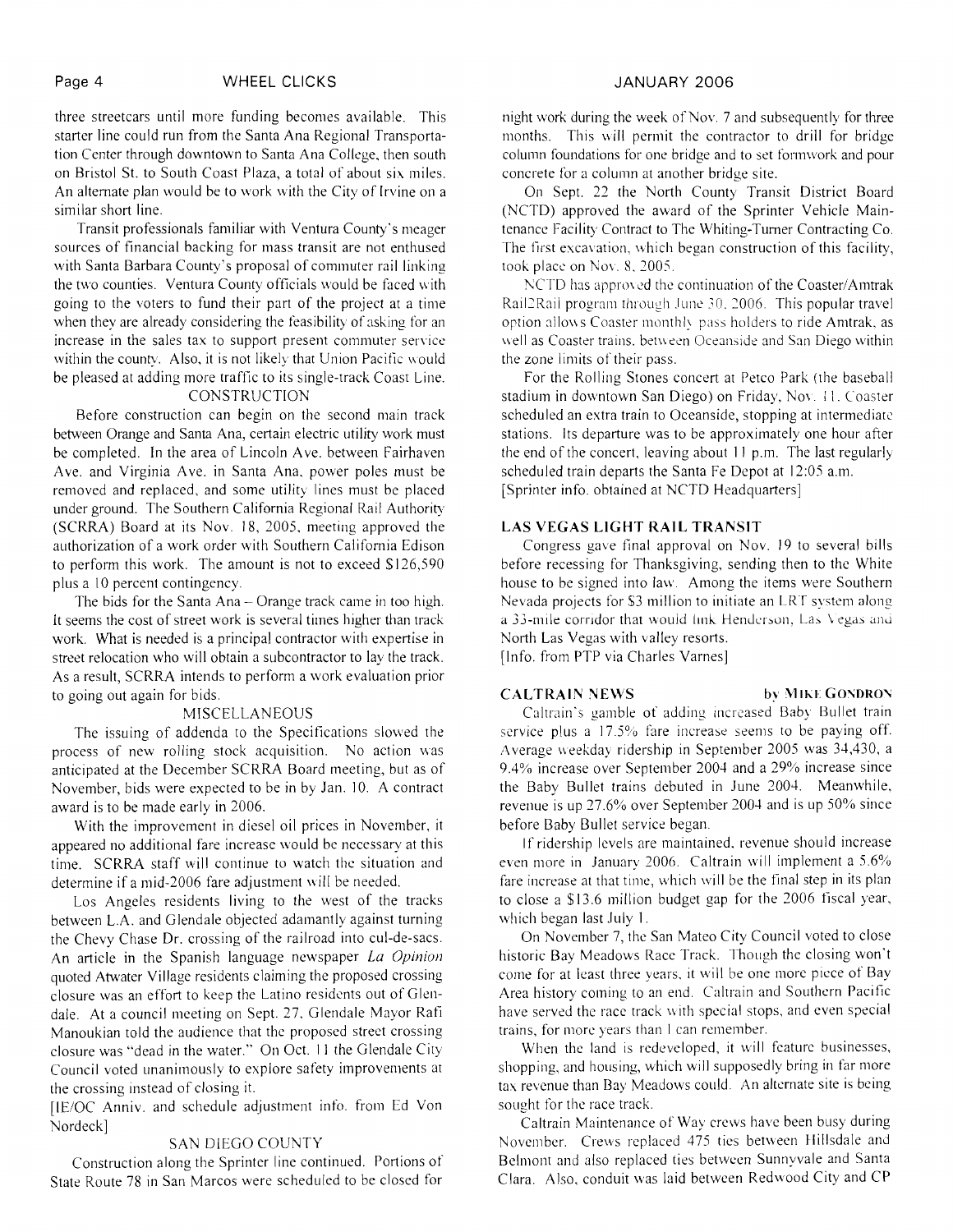Dumbarton. This was done in preparation for a larger project to rehabilitate Dumbarton Bridge for the start of service to Newark and Union City by 2010.

The remodeled Palo Alto Transit Center made its debut on October 10, offering a new canopied and landscaped passenger plaza, a new bike rack, and self-cleaning bathrooms. The center provides connections for Caltrain passengers to SamTrans and Valley Transit Authority buses, and includes a new track level pedestrian crossing, complete with gates and fencing.

# **WASTE BY RAIL by JACK WIITMEYER**

With local landfills nearing capacity, special container trains will be running by 2010, taking waste to the recently purchased Mesquite Regional Landfill in Imperial County. In addition is the proposed purchase of the Eagle Mountain Landfill in Riverside County. Both of these can be served by the Union Pacific Railroad into Imperial Valley over ex-SP railroad tracks.

The Mesquite Landfill is expected to handle 1.900 containers on a 24-hour basis with trains of 190 special containers each or ten trains per day. Approximately seven miles of track will be built at this facility. Unknown at this time is the track capacity of UP Railroad route necessary to handle this traffic, but some obvious double tracking will be in order.

IThe following information is from an article that appeared in the *Daily Breeze* for Nov. 5, 2005.1

The Puente Hills Landfill, the largest operating landfill in the nation and one of the last remaining municipal landfills located in the urban area of Los Angeles will operate until 2013, then it will close for good. With Puente Hills preparing to close and many other landfills reaching their capacity, what's going to happen to L.A.'s waste? "Rail haul, or waste-by-rail, is a good answer," says Grace Chan, assistant department head for the Sanitation District's Solid Waste Management Department. "We have a very definitive timeline for implementing waste-by-rail. The trains will be up and running by 2010," says Chan.

Both the Mesquite Regional Landfill in Imperial County and the Eagle Mountain Landfill in Riverside County are conveniently served by railroads and both are permitted to accept up to 20,000 tons of refuse per day. "Together, these landfills have enough disposal capacity for all of Los Angeles County's trash for the next I00 years," Avila says.

To understand how waste-by-rail works, one must begin with the Material Recovery Facilities, or MRFs. Trash is sorted at an MRF to recover materials that are sold to recycling markets. The residual waste, or trash that's not recyclable, is loaded onto rail compatible containers and transported to a rail yard. At the yard, the containers are loaded onto trains, taken to remote landfills and then unloaded. The first MRF for the waste-by-rail program, the Puente Hills MRF. began operation this year.

The remote desert landfills themselves will be lined with special plastic to prevent wastewater from leaching into the ground. They'll also be outfitted with special collection systems to gather the gas that's generated by tons of decomposing garbage. Both of those systems are being built with the 20 10 deadline getting closer.

Equally as important for the waste-by-rail program is the creation of railroad yards and stations which will be able to

handle the loading and unloading of the trash containers. "Most of the railway infrastructure exists already. We'll be using Union Pacific tracks. We just need to add a few miles of track at the landfills," adds Chan.

The Sanitation Districts will also need transfer sites in Los Angeles County or Intermodal Facilities (IMFs). The IMF is where the sealed containers of trash will be loaded on to train cars for travel to the remote landfills.

Obviously, it costs a lot more to send trash 200 miles by rail than it does to put it in a local landfill," Chan reasons. To eliminate the public's sticker shock when rail haul actually begins, the Sanitation Districts have come up with a plan to gradually phase in the cost increase.

"When waste-by-rail comes along there are a lot more cost components involved. We think that it could cost about *55*  dollars per ton as compared to today's cost of about 20-dollars per ton," explains Chan. "A plan began in January 2005 collects \$1.77 more per ton for a special rail fund," explains Coke.

When the trains start rolling, officials will have collected enough funds to get the program off the ground. As they start spending the special rail fund. the costs of rail haul will continue to go up gradually.

#### **MCCLOUD RIVER RAILWAY**

Seaside Holdings, Inc., of Palm Gardens, Florida, wants to buy the 80-miles of railroad track that the McCloud River Railway is abandoning. [See article on McCloud Railway in the February 2004 issue of **Wheel** Clicks.] Jeff Forbis, CEO and president of the McCloud Railway Co. since 1992, said he needs a few more weeks to prepare documents supporting the liquidation value and the minimum acceptable purchase price.

The Surface Transportation Board (STB) granted the Mc-Cloud Railway a time extension and also that Seaside file its Offer of Financial Assistance 10 days after Forbis submits the documents. Forbis is keeping open the 20 miles of track between McCloud and Mt. Shasta for the profitable Shasta Sunset Dinner Train.

The 80-miles of steel rail he is abandoning has in recent years been used by the Sierra-Pacific (S-P) sawmill in Burney and by Dicalite Minerals, which ships diatomaceous earth from the siding in Cayton Valley. Salvage value of the rail line is estimated at \$30,000 per mile. In the meantime, even if he accepts an offer, Forbis said he would keep the railway open for S-P and Dicalite at least until the end of this year. and possibly until March 2006.

The STB said that if no adverse filings are made, "The railroad is free to end operations and begin salvage operations." and it has one year to complete the abandonment. The abandoned section includes a station at Burney and about 31 miles of track between Hambone in Siskiyou County and Lookout Junction in Modoc County.

[Info. from *Intermountain News via Roger Titus, Cond. MCR]* 

# **INEW MEXICO COMMUTER RAIL**

New Mexico took delivery of the first of 10 "Rail Runner" cars the last week of Aug. Three more cars arrived the first week of Sept. The cars will serve commuters between Belen and Bernalillo with a new rail service later this year. According to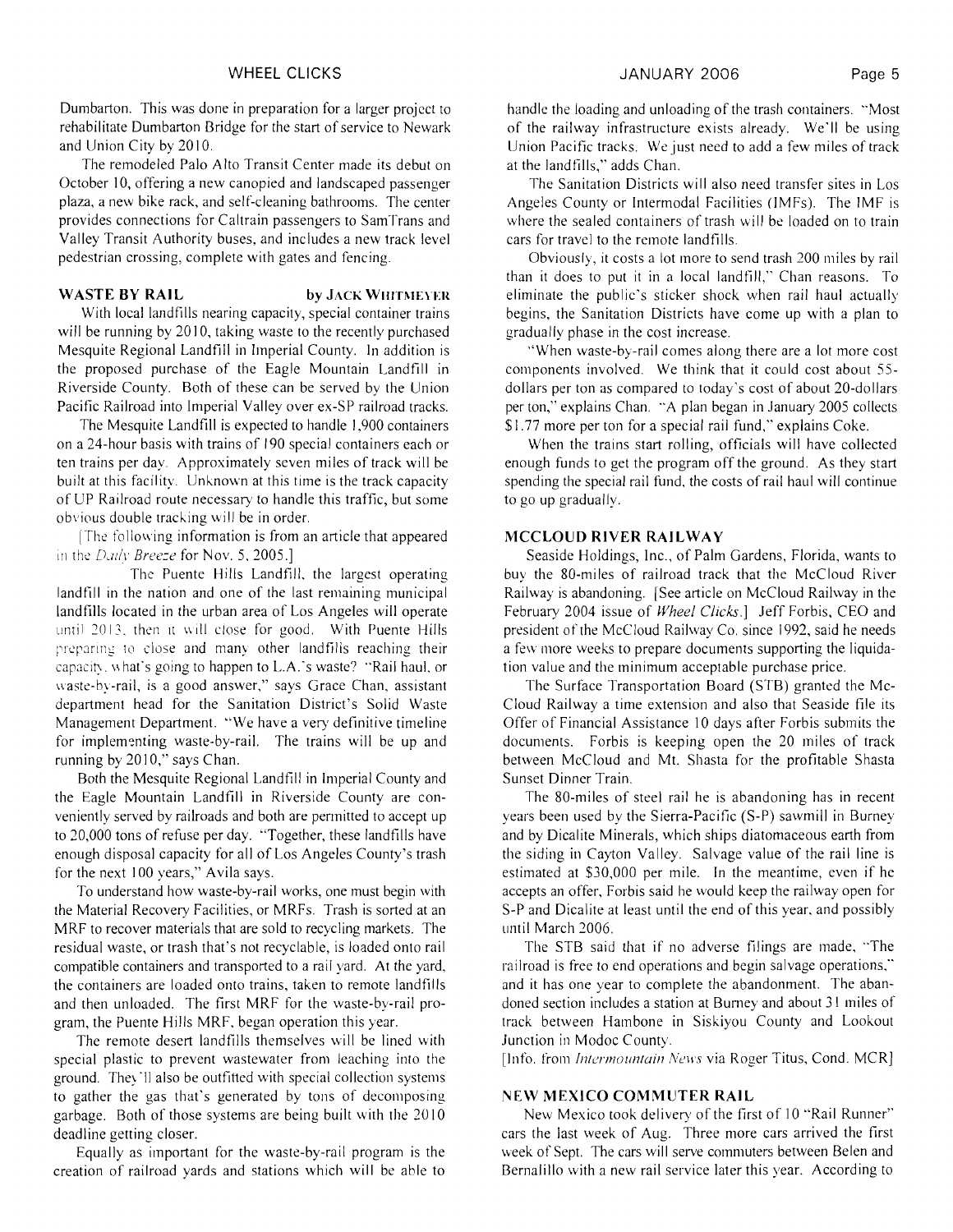the Mid-Region Council of Governments (Mid-Region COG). the Rail Runner will operate on existing railroad tracks currently owned by Burlington Northern Santa Fe Railway.

In addition to the bi-level, regional transit-type rail coaches from Bombardier, Albuquerque-area Mid-Region COG is also taking delivery of five MP36PH-35 diesel-electric locomotives from Motivepower Industries. According to Chris Blewiett, a planner with Mid-Region COG, the state-financed starter line will be able to handle peak volumes of 3,000 to 4,000 passengers per hour. The 46-mile route will initially serve seven stations.

Initially, the RailRunner service will run Monday through Friday with northbound trains leaving Belen early in the morning. Trains will run in both directions midday, and one train will run from Albuquerque to Belen in the late afternoon.

A route linking Albuquerque to Santa Fe has been in planning for some time with sections of rail right-of-way already acquired for an opening tentatively projected for 2008. *Railway Gazette International* reports that the Santa Fe extension will require about 35 miles of new track at a cost of \$250 million.

The new RailRunner Express commuter rail service will constitute the backbone of a regional public transportation system. Planning is underway for an interstate rail system linking New Mexico with cities in Colorado and Wyoming.

New Mexico Department of Transportation has purchased nearly 300 main line miles of trackage from Burlington Northern Santa Fe between Belen, New Mexico and Trinidad, Colorado, and also acquired BNSF yard property in Albuquerque in a total \$76 million deal. BNSF will continue to operate over the trackage.

[Info. from PTP via Charles Varnes and NARP via Ken Ruben]

# **TWO VEHICLES COLLIDE WITH TRAIN**

The location of an accident on Nov. 22 was in Oak Hills (north of BNSF Summit on the RR ) on I- 15 where it passes above the ex-SP now UP Palmdale-Colton Cutoff, which is in a deep cut under the freeway.

Investigators from the California Highway Patrol say that Michael Jimenez of Victorville was traveling northbound in the fast lane when the accident started. "Witnesses put him as going approximately 90 miles per hour," said Officer Skip Evans of the CHP. Ladora Yager, driver of the other vehicle, was northbound in the No. 3 lane.

"Jimenez made an unsafe lane change, lost control of his truck. and struck Yager's car. Both vehicles left the roadway. went over the guard rail and onto a dirt embankment," said Evans. "The vehicles tumbled down the embankment, where they struck the side of a passing train with one vehicle being dragged several feet farther. The Union Pacific train, headed to Palmdale, was passing under the freeway bridge just then, and caused further damage to the vehicles. When the vehicles hit the train, it broke some of the freight cars loose from one another, but did not derail any of them. "When the freight cars were jarred, the train's emergency brakes kicked on," Evans said.

The drivers of both vehicles were killed, but there were no passengers in either vehicle. Investigators were on the scene until early Wednesday morning. A representative from Union Pacific was unavailable for comment.

[Info, from *Victorville Daily Press* via Chard Walker]

# **PASSENGER TRAIN UPDATES by CHARLES VARNES**

On Dec. 9, 2005, the Anitrak Board of Directors appointed David Hughes, Chief Engineer, as Acting President and CEO following its dismissal of President and CEO David Gunn The Board of Directors has launched a national search to find thc railroad's next leader.

Gunn's dismissal generated a great dcal of controversy. On Nov. 10 a New York Times editorial criticizing the decision appeared. Editorials and articlcs appeared in many publications. A Congressional hearing was held, also.

In early December 2005, Gunn accepted the position of adjunct scholar with the Free Congress foundation. The Foundation is one of the few conservative policy institutes that favors public transportation, especially rail.

### DEPOT DOINGS

FRESNO, Calif. An Official Opening Ceremony was held at the newly restored and rehabilitated station, located at 2650 Tulare Street, on Saturday, Nov. 19, 2005. Major funding for the \$6 million project came from the Department of Transportation and City of Fresno, which purchased the building and land from Burlington Northern Santa Fe Railway. Other fund contributors were California Pollution Control Financing Authority and the State of California Office of Historic Preservation.

### AMERICAN ORIENT EXPRESS

Railfan photographers who wish to photograph passenger trains other than the usual Amtrak ones will have an opportunity when the *American Orient Express* trains run from and to Los Angeles in 2006. The tour names. routes, and dates follow.

|                                | American Southwest                                           |  |  |
|--------------------------------|--------------------------------------------------------------|--|--|
| Los Angeles to                 | Albuquerque to                                               |  |  |
| Albuquerque                    | Los Angeles                                                  |  |  |
| January 22 - 25                |                                                              |  |  |
| October 6 - 9                  |                                                              |  |  |
|                                | November 9 - 12                                              |  |  |
|                                | Great Transcontinental Rail Journey                          |  |  |
| Washington D.C. to Los Angeles |                                                              |  |  |
| April 20 - 29                  |                                                              |  |  |
| Coastal Culinary Adventure     |                                                              |  |  |
| Los Angeles to                 | Seattle to                                                   |  |  |
| Seattle                        | Los Angeles                                                  |  |  |
| May $2 - 8$                    | May 9 - 15                                                   |  |  |
| November 14 - 20               |                                                              |  |  |
|                                | National Parks of the West                                   |  |  |
| Los Angeles to                 | Salt Lake City to                                            |  |  |
| Salt Lake City                 | Los Angeles                                                  |  |  |
| May 16 - 22                    | May 23 - 29                                                  |  |  |
| May 30 - June 5                | June 6 - 12                                                  |  |  |
| June 13 - 19                   |                                                              |  |  |
|                                | July 18 - 24                                                 |  |  |
| July 25 - 31                   | August 1 - 7                                                 |  |  |
| August 8 - 14                  | August 15 - 21                                               |  |  |
| <b>August 22 - 28</b>          | August 29 - September 4                                      |  |  |
|                                | The train's evident and departure times are unavailable of t |  |  |

The train's arrival and departure times are unavailable at this time.

#### 2006 TRAVEL PLANNING

At the beginning of the new year it is time to begin thinking about travel and vacations. Both Arntrak and Via Rail Canada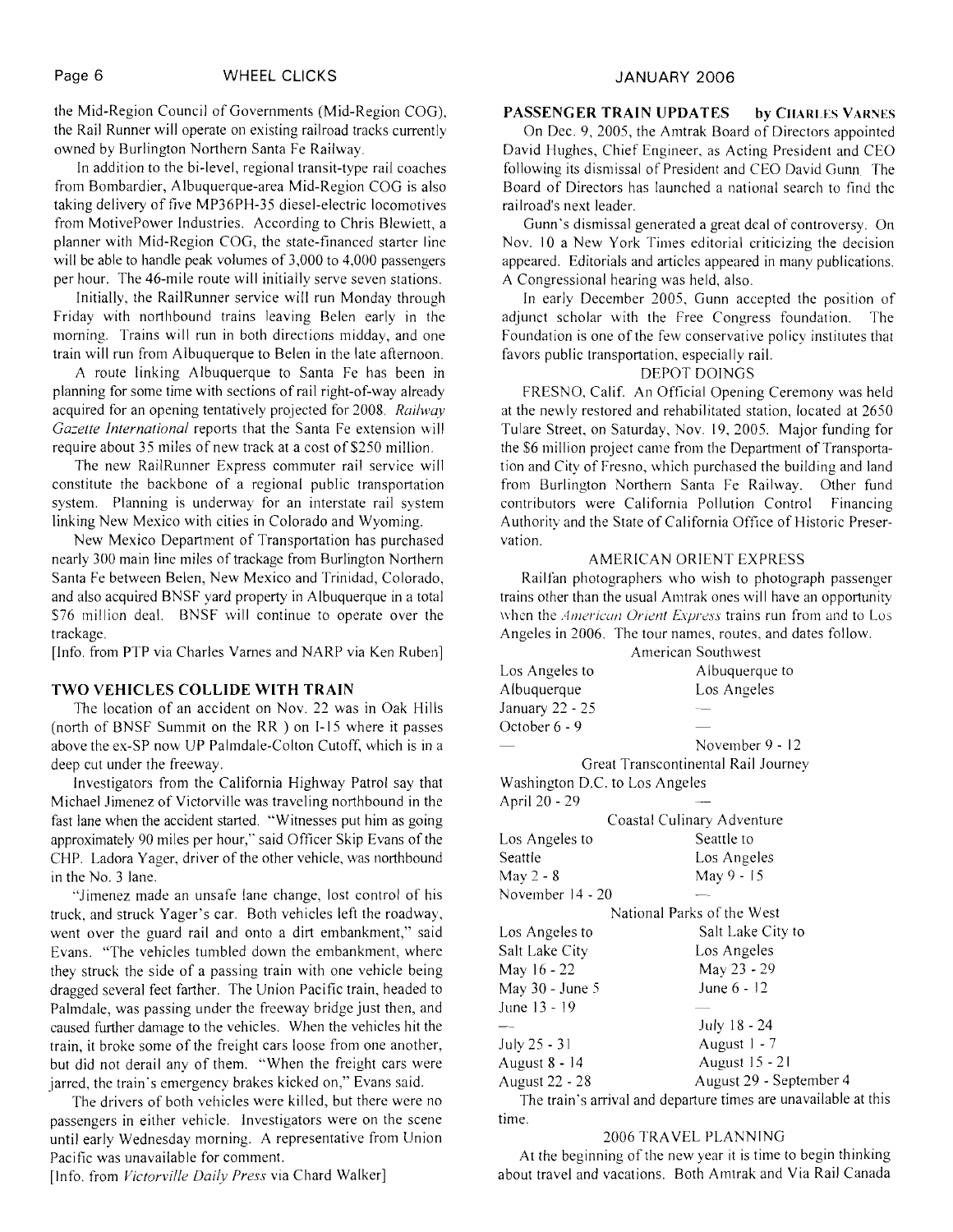offer fares permitting unlimited travel for 45 days (Amtrak) or 30 days (Via Rail Canada).

# Explore America Fares

Esplore America fares permit 45 days of coach travel, with three stopovers allowed, within one (or more) of four geographic regions in the United States. On some trains, passengers can upgrade their accommodations to Business Class, First Class. or Sleeping Car accommodations.

The regions are:

- Western Region: The Pacifrc Coast. from San Diego to Vancouver, BC. eastward to Wolf Point, Denver, Trinidad. Albuquerque and El Paso.
- Central Region: From eastern points Port Huron. Detroit. Toledo, Fostoria, Cincinnati, Atlanta and Pensacola to western points of Wolf Point, Denver, Trinidad, Albuquerque and El Paso.
- Eastern Region: The Atlantic Seaboard, Raleigh to Montreal, westward to Detroit, Toledo, Fostoria, Pittsburgh, Cincinnati, and southward to Atlanta and Savannah.
- Florida Region: Miami. Tampa, Orlando. Jacksonville, northward to Savannah, and westward to Pensacola.

2006 fares are not available at the present time. 3005 offpeak fares adult ranged from \$288.88 for one region to \$376.35 for three or four region travel. Peak adult fares ranged from 5309.00 for one region to \$437.75 for three or four region travel. Children and senior and disabled Explore America fares are also available. Complete information. including restrictions is available from Amtrak.

# North American Rail Pass

The North American Rail Pass is offered jointly Amtrak and Via Kail Canada. The North American Rail Pass provides 30 consecutive travel days of coach travel with unlimited rides and stopovers throughout the United States and Canada. Travel must include travel on Amtrak and Via Rail Canada and include at least one journey between the United States and Canada. Travelers may upgrade to Business Class or Sleeping Car accommodations for an additional charge.

The off-peak 2005 fares were \$543.00. The peak fare was \$766.00. A 10 percent discount for children and seniors is available. As with any special fare, restrictions apply. The North American Rail Pass is sold by Amtrak.

# Amtrak Tour Programs

Amtrak has partnered with selected tour operators to offer vacation packages that combine travel on Amtrak with an assortment of America's best travel destinations. Complete information on Amtrak tour programs is available in the "Hot Deals" section of the Amtrak web page (www.Amtrak.com).

- West Coast tours are offered by Key Holidays. Their tour programs include the Pacific Northwest, San Francisco, Yosemite, Monterey, Hearst Castle, Grand Canyon, and Reno.
- Northwest Montana programs are offered by Flathead Travel. Their tour programs, along the route of the *Empire Builder*, include Glacier National Park, Flathead Lake, Whitefish and Kalispell, Mont., and the Big Mountain Ski and Summer Resort in Montana.
- Colorado and Montana ski tours are offered by RMA Tours. Their tour programs include Whitefish, Mont., and Winter

Park, Copper Mountain, Breckenridge, Keystone. Aspen/Snowmass, Sunlight Resort, and Powderhorn Resort, Colo.

[Info. from Ken Ruben and Ed Von Nordeck]

# **OAHU TRANSIT PLANNING**

The company hired to analyze Honolulu's mass transit alternatives has identified more than 70 possible route combinations for an Oahu rail system stretching 24 miles from Kapolei to Manoa. By December, it was hoping to reduce the options to three or four routes and present them to the public. Working under a \$9.7 million contract from the city, the planning firm of Parsons Brinckerhoff Quade  $&$  Douglas is examining the city's transit options. including rail.

Because planners can draw on similar studies done in Honolulu at least three times in the past two decades, company officials think they can prepare a set of recommendations by next fall, putting the city on a path to begin construction in 2009.

Probably the biggest challenge involves planning a rail route through downtown Honolulu. In late 2006 will be issuance of an alternatives analysis and draft environmental impact study. or EIS. In early 2007 the city plans to select the locally preferred alternative. In 2007-09 will be preparation of final EIS and approval of federal officials.

[Info. from *Honolulu Advertiser*]

# **UPRR COMPLETES CROSSING SIGN PROJECT**

Union Pacific Railroad has completed a four-year. \$16 million project to install new, high reflective crossbuck warning signs at more than 18,000 railroad crossings across Union Pacific's 23-state system. Union Pacific also installed emergency notification signs at these crossings.

Each crossing has a unique Department of Transportation number that is included on the sign, along with the toll-free number for UP's Response Management Communication Center (RMCC). The crossbuck and emergency notification sign: were installed at public at-grade crossings without flashing lights or gates. RMCC's toll-free telephone number is 888-877-7267. The DOT number enables RMCC to identify the motorist's exact location. If, for instance. a vehicle is stuck on the track, the dispatcher is notified to stop train traffic.

Through the first eight months of this year, RMCC received 1,381 calls from motorists who were able to report a problem and their location based on information provided on the signs.

The safety initiative also included private crossings which are those that cross the railroad tracks but are not a public street or road. Private crossing, stop and emergency notification signs were installed at all locations except crossings that allow agriculture producers to go from one field to another. [Info. from Union Pacific Railroad via Charles Varnes]

# **POWDER RIVER BASIN JOINT LINE MAINTENANCE AND IMPROVEMENTS**

During the first week in November BNSF completcd major track maintenance and improvement projects that will speed the flow of cod train traftic on the Joint Line in the Powder River Basin of Wyoming. At Shawnee Junction, where BNSF and Union Pacific Railroad lines split at the south end of the Joint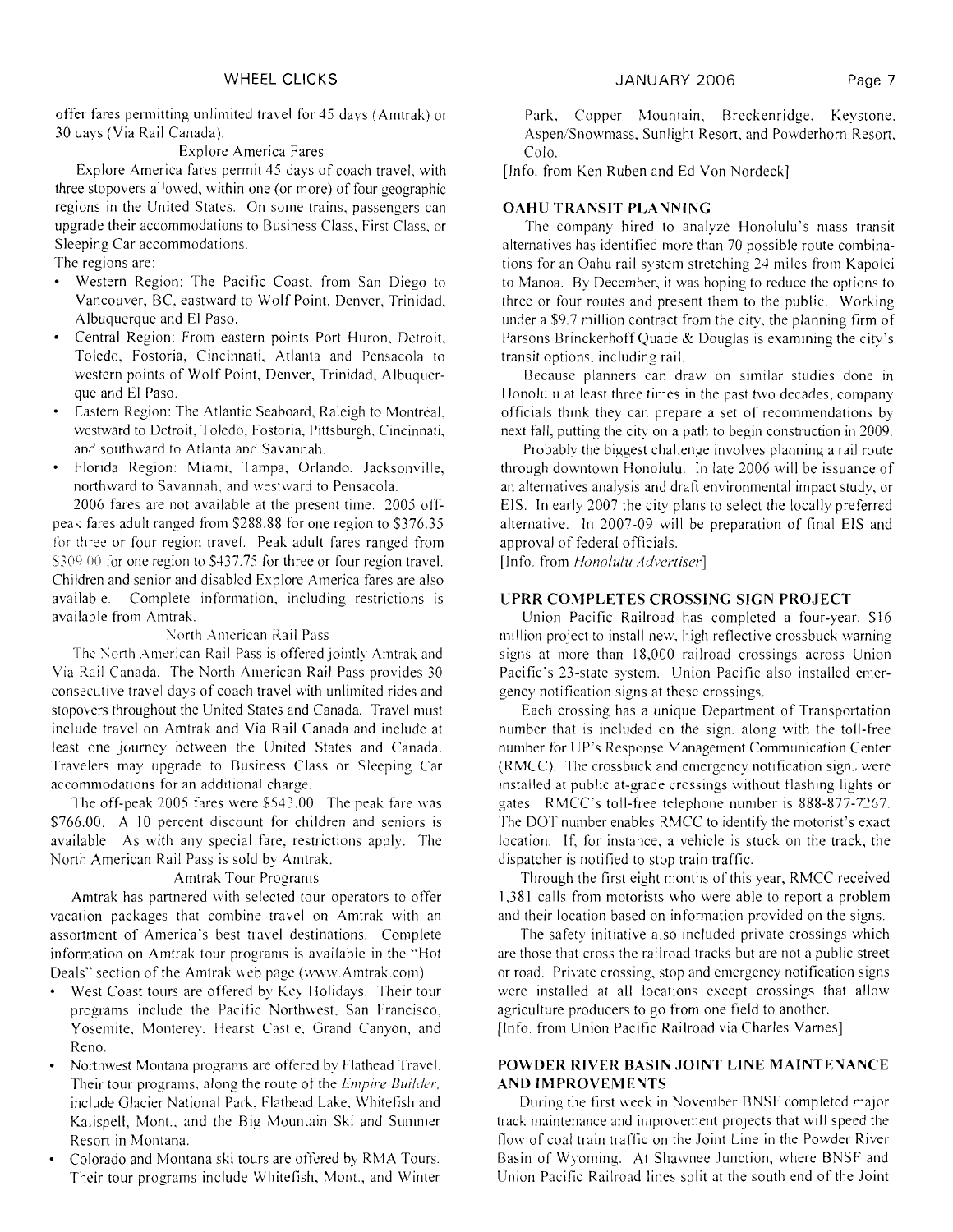Line, BNSF completed realignment of tracks, replacement and removal of turnouts and signal system upgrades that will allow both railroads' trains to move through the junction at 50 mph, double the previous speed limit of 25 mph.

The Shawnee Junction project was completed Nov. 3. That same day, BNSF crews finished an intensive 1 I -day project to reduce the number of rail joints in the area. Crews eliminated 465 rail joints, or about two-thirds of the total on the Joint Line, which should reduce the likelihood of joint-related rail incidents during the winter months.

During this project, crews exceeded production goals, making a total of 544 welds (elimination of some joints requires more than one weld) compared with a plan of 460 welds. A similar six-day joint elimination program is scheduled to begin Nov. 28 on the Joint Line, including the Orin and Reno subdivisions.

In addition, the enhanced Joint Line maintenance program will continue through Dec. 16, subject to weather, with plans to complete 70 miles of undercutting and rehabiIitation of 56 turnouts. The program began in July.

"We've had up to 200 people working on these projects, and we haven't had a reportable injury this year on the Orin Subdivision," says Dave Hestermann, assistant vice president and chief engineer. Central Region, Engineering. "That's just outstanding performance in view of all the activity and the long hours and long days these crews have been working."

[Info from BNSF *Today* via Charles Varnes]

### **NEW BNSF WIND FENCE ADDS EXTRA SAFETY**

Wind fences are making life easier for BNSF Operations employees in western Montana, by reducing heavy winds up to 50 percent compared with 25 percent with older versions. The new wind fences are made of four-cabled belts, run through polymer "sleeves" bolted horizontally to 50-foot H-piles (steel posts) driven halfway into the ground. The older fences were made of wood and snow-fence fabric.

BNSF began installing the new wind fences last year near Browning, Mont., and at the east entrance to Glacier National Park along the Midvale Creek bridge. Wind protection is very important in the Browning subdivision because of a large right-hand curve near milepost 1 124 that routinely gets 60 to 100 mile-per-hour winds. The Midvale Creek bridge is prone to similar problems and is noted for being very high.

"With such high wind speeds, empty, double-stacked container cars (which are about 20 feet high) can turn into "sails," explains BNSF Division Engineer Rick Harman located in Havre. Mont. "As a result, the propensity for derailments increases as do other operational problems."

BNSF uses a system of anemometers installed along the line to measure wind speed, direction and temperatures that sends special "wind alert" notification to dispatchers. In addition, operations protocols are in place to stop and hold empty railcars when winds are too high.

Although more expensive, the new wind fences are definitely more effective and have reduced the number of operating restrictions on the line due to wind, says BNSF Structures Supervisor Dwayne Whitaker, also in Havre. "When the wind is blowing and you step behind the fences, it's like stepping

behind a building," Whitaker explains.

BNSF has been installing the fences near Browning in 800-foot phases. The first installment was in 2004; the second. this year; and the final phase will be completed in 2006. The Midvale bridge installation was started last November and completed in April.

[Info from *BNSF Today* via Charles Varnes]

#### **BNSF SHORT-LINE ACHIEVEMENT AWARDS**

BNSF Railway Company honored three of its short-line connections with Short-Line Achievement Awards at BNSF's eleventh annual Short-Line Conference October 24 at Fort Worth. Matt Rose, BNSF's chairman. president and CEO. presented awards to:

- Kansas and Oklahoma Railroad of Wichita, Kan.
- Southwestern Railroad of Carlsbad, N.M.
- Sierra Northern Railway of Woodland. Calif.

"All of our short line connections have played a role in our joint success in 2005," said Pete Rickershauser, BNSF's vice president, Network Development, who introduced the Achievement Award recipients. "These awards recognize the resourcefulness and achievements of those short lines that have gone beyond our expectations through innovation, determination and hard work."

About 200 people attended the conference. which featured discussions on BNSF's network development, service and marketing plans for 2006 and how short lines fit into those plans. Discussions were led by Carl Ice, executive vice president and Chief Operations Officer; John Lanigan, executive vice president and Chief Marketing Officer; and other members of thc RNSF leadership team.

"Short lines provide an intense customer focus, resourcefulness, operational flexibility, and a local presence in their communities," said Rickershauser. "We see their role expanding in the future as they do more gathering and distribution, and aggregate blocks of cars for integration with BNSF's network of main-line trains."

BNSF connects with more than 200 short lines, regional carriers and switch carriers. They operate almost 19,000 miles of track. Through August of this year, BNSF shipments that originated or terminated on short lines accounted for about 16 percent of BNSF revenues. Of BNSF revenues attributed to shipments originating or terminating on short lines, 53 percent were Industrial Products commodities while 28 percent were Agricultural and related products.

[Info from BNSF Railway via Charles Varnes]

### **BNSF TESTS SYNTHETIC CROSSTIES**

Wooden crossties are still the mainstay of the railroad and have been since the 1800s, but they and concrete ties are beginning to see a little competition from new synthetic crossties made, of all things, from recycled plastic.

Since 2002, BNSF has replaced about 20,000 worn-out wood ties with synthetic ties. Most of the ties have been installed in the Gulf Cost areas, including the Houston, Lafayette and Galveston subdivisions, where rot and insects significantly shorten the life of wood ties.

Synthetic ties are made up of about 80 percent recycled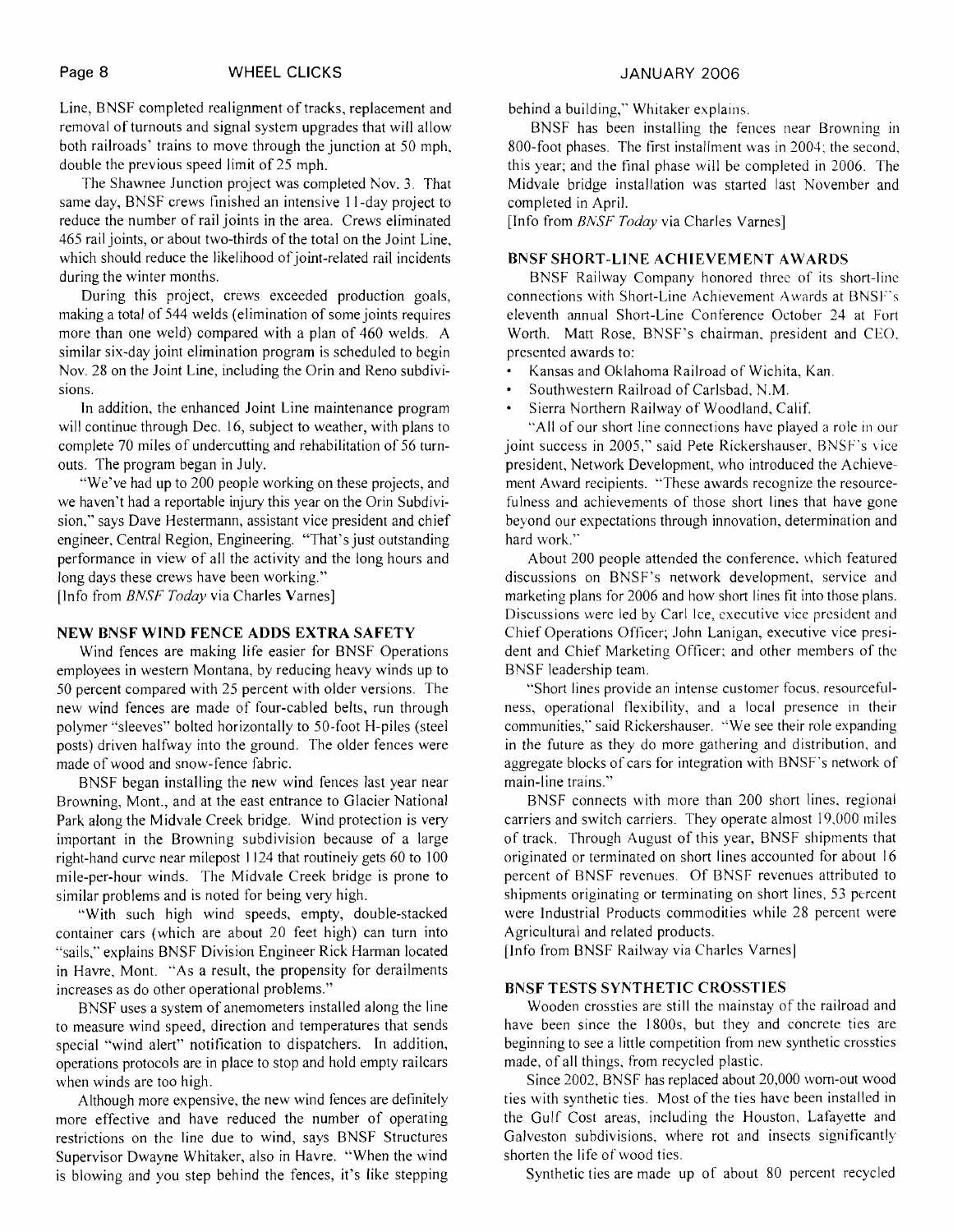Since 1990, BNSF has followed synthetic tie development with great interest and has examined and priced the ties produced by about a dozen manufacturers. Although most of the manufacturers use recycled materials for their ties, the variety of materials, technologies and designs they employ differ. To date, RNSF has tested synthetic ties produced by three companies.

So far, the synthetic ties seem to be enduring well, says BNSF's Director of Track Standards and Procedures John Bosshart. They can last up to 50 years, whereas wood ties last only about 30 years. and far worse under hot. humid conditions. "So far, the synthetic ties seem to be holding up well," says Bosshart. "Laboratory tests show that plastic ties may last up to 35 years longer than wood ties."

Although the useful lives of the two types of ties are different, they are installed in much the same way. Synthetic ties are pre-bored, and standard spikes can be used to drive them into the ground. They can't be driven in by hand, however, because the spikes tend to bounce out of the plastic-like material. The two types of ties also weigh roughly the same amount and they even ground. They can't be driven in by hand, however, because the<br>spikes tend to bounce out of the plastic-like material. The two<br>types of ties also weigh roughly the same amount and they even<br>look a lot alike, says Bosshart.

There are a couple of drawbacks to the synthetic ties, however. Although they hold-up well to compression, they are somewhat less flexible than wood ties. They also cost about **:.,i** ice as much. With the price of oil rising, Bosshart doesn't anticipate that the price of synthetic ties will come down anytime soon, given the fact that oil is a primary plastics ingredient.

However, synthetic ties could prove cost effective when it comes to replacing switch ties, he says. Longer wooden ties used for switches cost significantly more than shorter, regular wood ties. By contrast, the price difference between longer synthetic switch ties and shorter synthetic ties is much less steep, which could make them more economical than wood.

Railroad purists need not worry that synthetic will supplant wood ties anytime soon, though. BNSF's 32,000 miles of track consist of an estimated 131 million ties. Twenty-thousand made of synthetic material are just a molten drop in the bucket. [Info. from *BNSF Today* via Charles Varnes]

# **BNSF WHEAT SHIPMENTS by CHARI,ES VARNES**

To give examples of how much wheat the Burlington Northern Santa Fe Railway moves in a year the railway posted the following information on a BNSF Today web page.

One-third of the United States' entire annual wheat production is moved on BNSF trains. BNSF ships enough wheat to provide 905 million people with one year's supply of bread. If stacked from end-to-end, the loaves of bread would be 9,905,303 miles long, which would reach the moon and back or circle the earth 20 times.

In addition to the wheat shipment information the page included the following information.

Last year RNSF hauled 42,200 cars of corn syrup, which is enough to make  $45.6$  billion cans of soda - that's 153 cans of soda for every person in the United States. BNSF hauls more than 5,500 cars of malt per year. enough to make more than 12 billion, 12-ounce cans or bottles of beer.

### **RAILROAD GIANT**

The world's largest rail car with 36 axles rolled into Duluth, Minnesota. in early May. The CEBX Schnabel car was built in Germany in 1980, and weighs about 370 tons. Loaded with hydraulics, the Schnabel car cost about \$3.5 million to build.

'The car will be used to move a 678-ton high-pressure steel tank from a heavy-lift ship to a new facility that OPT1 Canada Ltd. is building near Fort McMurray, more than 200 miles north of Edmonton in Alberta. When there, it will go into a plant designed to extract oil from a tar-sand formation.

The car's supervisor, William Bingman, and the five-man crew won't depart for Canada until December, because the ground must be frozen solid to support the tremendous weight of the load, particularly in some of the boggy areas the train must traverse. 'The loaded car will travel at a maximum speed of 15 mph, and for safety's sake, will move only during daylight hours. "A good day for us is about 100 miles," said Bingman. [Info. from Railroad Newsline]

| [Info. from Railroad Newsline] |           |                                |                |  |  |
|--------------------------------|-----------|--------------------------------|----------------|--|--|
| URBAN RAIL TRANSIT             |           |                                | by DICK FINLEY |  |  |
| LOS ANGELES METRO RAIL         |           |                                |                |  |  |
| RIDERSHIP                      |           |                                |                |  |  |
| October 2005 Red Line          |           | Blue Line Green Line Gold Line |                |  |  |
| Weekday Ave.                   | 112,371   | 73,36632,130                   | 14,748         |  |  |
| Saturday Ave.                  | 76,938    | 52,748 19,414                  | 10,267         |  |  |
| Sunday Ave.                    | 63,680    | 44,073 15,775                  | 9,356          |  |  |
| Month Total                    | 3,062,888 | 2,024,800 850,684              | 407,831        |  |  |
| <b>RED LINE</b>                |           |                                |                |  |  |

Visitors to Hollywood's night clubs and restaurants will have a new means of traveling from and to the Metro Red Line stations at Hollywood/Highland and Hollywood/Vine. A pilot bus program approved Nov. 29 by the Los Angeles City Council on a 14-0 vote begins Dec. 22 and will operate Thursdays through Saturdays from 8 p.m. to 4 a.m. The fare of \$1 per ride is not expected to interfere with existing bus lines. [Info. from *Pasadena Star-News]* 

#### RED LINE WlLSHlRE EXTENSION

At the Board Meeting of Los Angeles County Metropolitan Transportation Authority (MTA) on Oct. 27, Mayor Antonio Villaraigosa of Los Angeles announced that a panel of experts had preliminarily concluded "without any objection" that it would be safe to build a subway beneath Wilshire Blvd. beyond Western Ave.

Villaraigosa said the panel of five experts, formed Oct. 14, was "unanimous" in its conclusion, believing that "there's the technology and the expertise currently here in Los Angeles and around the country that can safety tunnel through and under Wilshire Boulevard."

METRO RAIL MID-CITY/EXPOSITION PROJECT

The Final Environmental Impact Statement/Environmental Impact Report (Final EIS/EIR) has been prepared to meet the requirements of the National Environmental Quality Act (NEPA) and the California Environmental Quality Act (CEQA). The document describes the environmental setting and consequences of the construction and operation of the Mid-CitylExposition Light Rail Transit Project to the public and involved local, State. and Federal agencies.

Metro has released the Final EIS/EIR on the light rail transit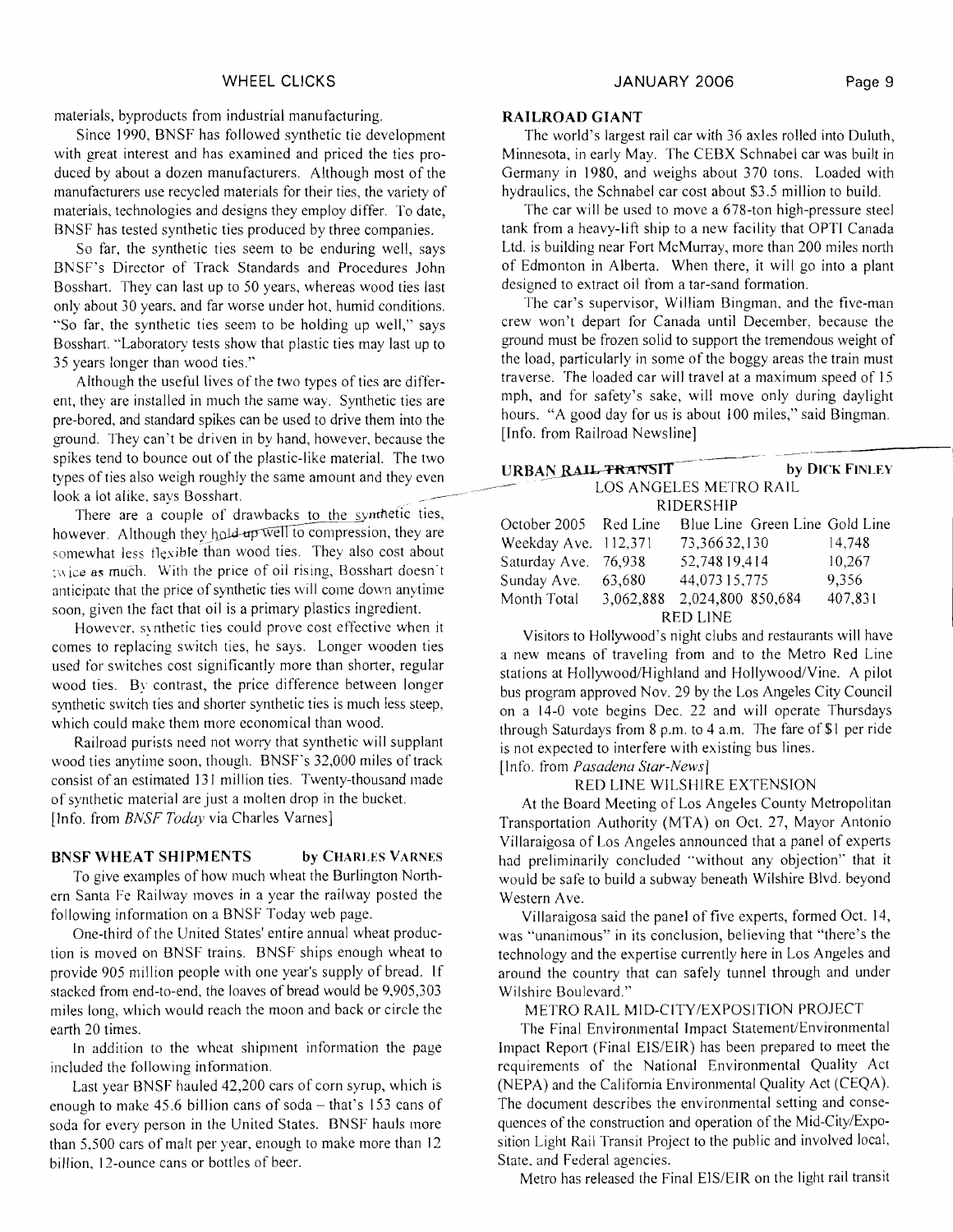line (LRT) from Downtown Los Angeles along Exposition Blvd. to Venice/Robertson boulevards in Culver City in a dual track alignment. The 9.6-mile-long Exposition Line will share tracks and the 7th/ Metro and Pico stations with the Metro Blue Line. South of Downtown, it will travel on a rail right-of-way on Exposition Blvd., then continue to Venice and Robertson.

In addition to 7th/Metro and Pico, the line would have eight stations along the route, three with parking. A second phase of the project will extend the line to Santa Monica.

Release of the report is one of the final steps before construction can begin in 2006 with the line completion in 3010. For more information please call the Project Hotline at 3 10-366-  $6443$  or visit the web page at metro.net/expo.

### METRO GOLD LINE

Frustration with ever worsening traffic is stimulating new interest in denser. more urban patterns of development. Situated two blocks from Old Pasadena, a picturesque 19th-century business district, the Del Mar Station has 347 mostly market-Late apartments distributed among four buildings, each in a different architectural style. Designed by Stefanos Polyzoides, a leading proponent of the planning movement known as new urbanism, Del Mar Station is still under construction. The developer, Urban Partners of Los Angeles, one of 11 companies that bid on the site, sold the complex this year for \$134 million to Archstone-Smith, a real estate investment trust, after receiving an unsolicited offer.

Tenants are expected to begin moving in early next year. Interest in projects at transit stations has surged recently, said Carol Inge, the deputy executive for transportation development for MTA. Since the 1990s, MTA has been involved in nine joint projects with developers, costing a total of \$1.5 billion. These include Urban Partners' 449-apartment development, with 36,000 square feet of retail space, over the subway station at Wilshire Blvd. and Vermont Ave.

Of the 3,300 transit stations around the country, only about 100 are known to have inspired so-called transit-oriented development, or TODs, according to a study financed by the Federal Transit Administration. Developers say that having to coordinate with transit and other public agencies makes these projects challenging, particularly if train service is operating while construction is taking place.

For the Wilshire-Vermont project, for example, Urban Partners was required to temporarily relocate the elevator and stairs leading to the subway stop 90 feet below the street. This delayed the project for a year and accounted for at least 8 percent of the \$120 million cost, said Paul Keller, a principal of the company, which is known for adapting old buildings to new uses.

In suburban communities like Pasadena, residents often fear that denser development will increase traffic. "People make a fundamental mistake," Mr. Polyzoides said. "They see them as purveyors of gridlock." But instead, he said, people who live near stores will more likely do their errands on foot, thereby reducing traffic. Despite such obstacles, advocates for public transit say they expect demand for transit-oriented developments to escalate in major metropolitan areas because of the influx of new residents, particularly immigrants accustomed to public transportation, the aging of the population, the rising incidence

of single-parent and other nontraditional households, and lower crime rates, which have made downtowns more appealing.

By  $2030$ , the population of the six counties that make up the greater Los Angeles region is expected to grow by a third, to 24. million. Over the last two decades, 500 miles of rail lines have been added. According to a recent report by Reconnecting America, a nonprofit group that promotes TODs, households in transit zones nationwide own an average of 0.9 car, compared with  $1.6$  cars for metropolitan regions as a whole. And a 2003 study financed by the California Department of Transportation found that state residents living near transit stations were five times as likely to commute by transit that the average resident worker in the same city.

Around the country, most buildings near stations are poorly designed and uninviting, said Robert Cervero, the chairman of urban planning at the University of California, Berkeley, and the principal author of the federally sponsored IOD study. "They lack the good-quality pedestrian environment and the kinds of urban amenities that instinctively draw people to them." he wrote in an e-mail message.

At Del Mar Station, however, commuters and residents will share 1.200 underground parking spaces. and considerable attention has been paid **LO** the plaza that runs through the middle of the project. A newly restored Spanish-style railroad depot will house a restaurant and shops.

# [Info. from PTP of November 2, 2005, via Charles Varnes] SAN DIEGO

At the Board of Directors Meeting on Nov. 10 up to \$2 million was transferred from the Metropolitan Transit System (MTS) to the Centre City Development Corporation for East Village transit and urban developments. The East Village work was originally phased in five separate projects. Two of these, improvements at the Gaslamp Station and reconstruction of the Park and Market Station, are complete. Due to high construction costs, only two of the remaining three projects can be funded. These two projects are rail and urban improvements from G Street to Broadway on Park Blvd. and reconstruction of rail through the Smart Corner development from Broadway to C St. and on C Street from Park Blvd. to 11th Ave. The Orange to Blue Line Connection Project is being deferred.

#### CTC Operation

Over the last several years the MTS staff has implemented a system-wide capability referred to as Centralized Train Control (CTC). The CTC was intended to provide trolley operations staff with the capability to monitor and control all field elements, including train location/status, traction power substation components, trackside switches and signals, and train-route selection from one centralized location. With this technology fully implemented, trolley staff would be capable of providing significantly enhanced management of all field operations.

The enhanced capability was determined to be essential as part of the relocation of existing central control staff to the new Operations Control Center. This capability is also referred to as Supervisory Control and Data Acquisition (SCADA), although the common reference is CTC.

Funding for the CTC will be incorporated into the annual Capital Improvement Prograni (CIP) and will be phased in order to complete the project by specific line segments. The first line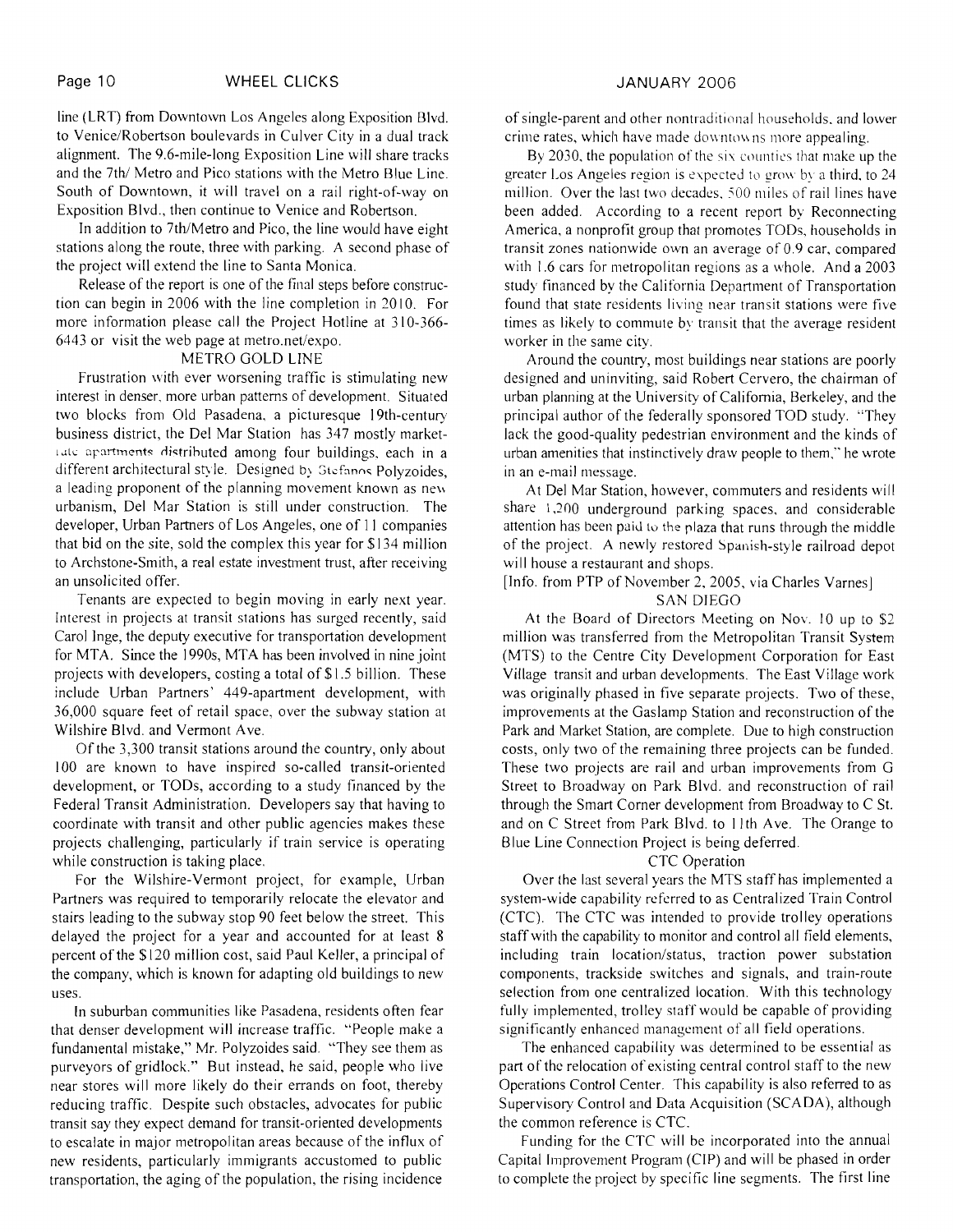segment will be the Green Line, which will extend from Santee Town Center to the Santa Fe Depot. Implementation would start in the third quarter of 2007 and be completed in FY 2008. The system will not be able to detect if a person is on the track although it will be able to detect other types of obstructions, particularly metal objects. Trains will still be manually controlled by the train operator, not by central control.

# Vintage Trolley Operation

On July 14,2005, the MTS Board of Directors approved of a vintage trolley operation and the purchase of two vintage PCC cars from a private owner in the Lake Tahoe area and storage and restoration of the cars at the MTS light rail maintenance facility. Staff was to evaluate options for the solicitation of private funds Since that time, staff has formed San Diego Vintage Trolley Inc. (SDVTI) and has collected \$50,000 toward the purchase, transport, and restoration of the PCC cars.

On Sept. 28,2005, SDVTI purchased the two PCC cars from the fleet owned by Gunnar Henrouille of Lake Tahoe for \$30,000. The cars should have arrived in San Diego in late Nov. or early Dec. Staff has been approached by an individual who owns one PCC car in Perris. Calif., who has offered to sell the car to SDVTI for \$3,200. Staff believes purchase of the third car is a wise choice in order to retain enough parts and supplies of original quality to keep the two cars operational once restoration is complete.

#### Perforniance Indicators

In October, MTS system carried a total of 7,140,893 passengers with 3,846,424 traveling on MTS bus and 3,294,449 traveling on MTS rail. MTS rail reported 96.9 percent of its trips on time. MTS bus had 2.61 total collisions per 100,000 miles in the month of Oct. MTS rail had two collisions at a rate of 0.28 total collisions per 100,000 miles.

### SAN FRANCISCO MUNI

In an attempt to close a \$57 million budget gap for the fiscal year that began on July 1, the Municipal Transportation Agency, which oversees Muni and the Department of Parking and Traffic, increased cash fares. cut some service and raised parking fees and fines. According to preliminary numbers, Muni met its revenue goals during the first month of the fare increase, bringing in 11 percent more than in September 2004. The 25cent fare increase by Muni is budgeted to bring in about \$13 million extra over the course of the fiscal year. Cable car fares, which increased from \$3 to \$5 in Sept, were responsible for the most significant jump compared to 2004, a 70 percent increase.

San Francisco has been experimenting with the automated tracking "NextBus" system since 1999, but it now has funding to expand the system citywide. NextBus uses a global satellite system to track the location of specially equipped Muni vehicles. The date is then translated into alerts notifying people how long the estimated wait is before the next bus or train is likely to arrive. The real-time data is updated regularly. The information is available on electronic message boards at certain bus stops and can be retrieved from any personal computer, cell phone or personal digital assistant that is connected to the Internet. Eventually, officials hope the information can be retrieved by phone on the regional "5-1 -1" transportation number.

Muni has installed the equipment on all five Metro lines, the F-line and the 22-Fillmore, the 24-Divisadero and the 33Stanyan trolley lines. Plans call for plugging all trolley lines into the system by next summer and all buses by the end of 2007. Muni operates more than 1,000 buses, trolleys, trains and cable cars.

The Municipal Railway's on-time performance inched upward to  $71.3$  percent in the three months that ended Oct.  $31.$ but still remained far from the goal of 85 percent that the transit agency is supposed to meet by July 1. City law sets that systemwide goal and requires quarterly reports. [Info. from Ed Von Nordeck]

#### BAY AREA RAPID TRANSIT

With ridership on the rise after a four-year slump, BART began adding cars in October to trains during the morning and evening commutes. One to two cars are being added to many trains based on ridership patterns, said Linton Johnson, BART spokesman. The number of passengers riding the transit system was up 3 percent to 4 percent over the previous year during September, meaning an average of 15,000 more riders each weekday. BART'S average daily ridership is about 334,000.

Over the past couple of years, as ridership lagged, the transit agency has been running shorter trains, particularly outside of commute hours. Most of the longer trains are running on the Pittsburg/Bay Point-to Daly City line, the system's busiest. Cars have been added to more than half the trains on that line. Johnson said. Each car can comfortably hold about 100 people, according to BART.

### [Info. from Ed Von Nordeck]

#### PORTLAND. OREGON

In Milwaukie City councilors decided in the first week of Nov. to designate five acres along Kellogg Lake as a park honoring the late Robert Kronberg. This was a promise kept to former property owners, and questions remain about whether the site can still be developed as a transit center for buses and future light rail. Councilors voted in June 2004 to recommend the west Kellogg Lake site to Metro's South Corridor Policy Committee. Phil Selinger, TriMet project planning director, said TriMet could consider one of eight other alternative transit center sites if the Kellogg Lake site is eliminated.

The extension to Clackamas Town Center, the Green Line, is on track to open in September 2009. TriMet was to start buying land in Nov. for park-and-ride stations along the 6.5-mile route south from the Gateway transit center. Most of the land needed for tracks, which parallel the 1-205 Freeway, was set aside decades ago. The federal government, which is supplying 60 percent of the money to build the line, gave approval to property acquisition in Oct. Right-of-way acquisition is scheduled for completion in November 2006, and construction is to begin in January 2007.

The 1-205 project coincides with the rebuilding of the downtown Portland transit mall, at a combined cost of \$557 million. Of the eight new stations on the Green Line, five have park-and-ride lots. Most of the spaces will be in Clackamas County  $-630$  at the Fuller Road Station and 750 in a parking garage at Clackamas Town Center. The mall's transit center will be on the ground level of the garage.

Reliance Development, a Portland firm, plans a 276-unit condominium project north of the mall. Land south of the Town Center station is zoned for high-rise office buildings, said John